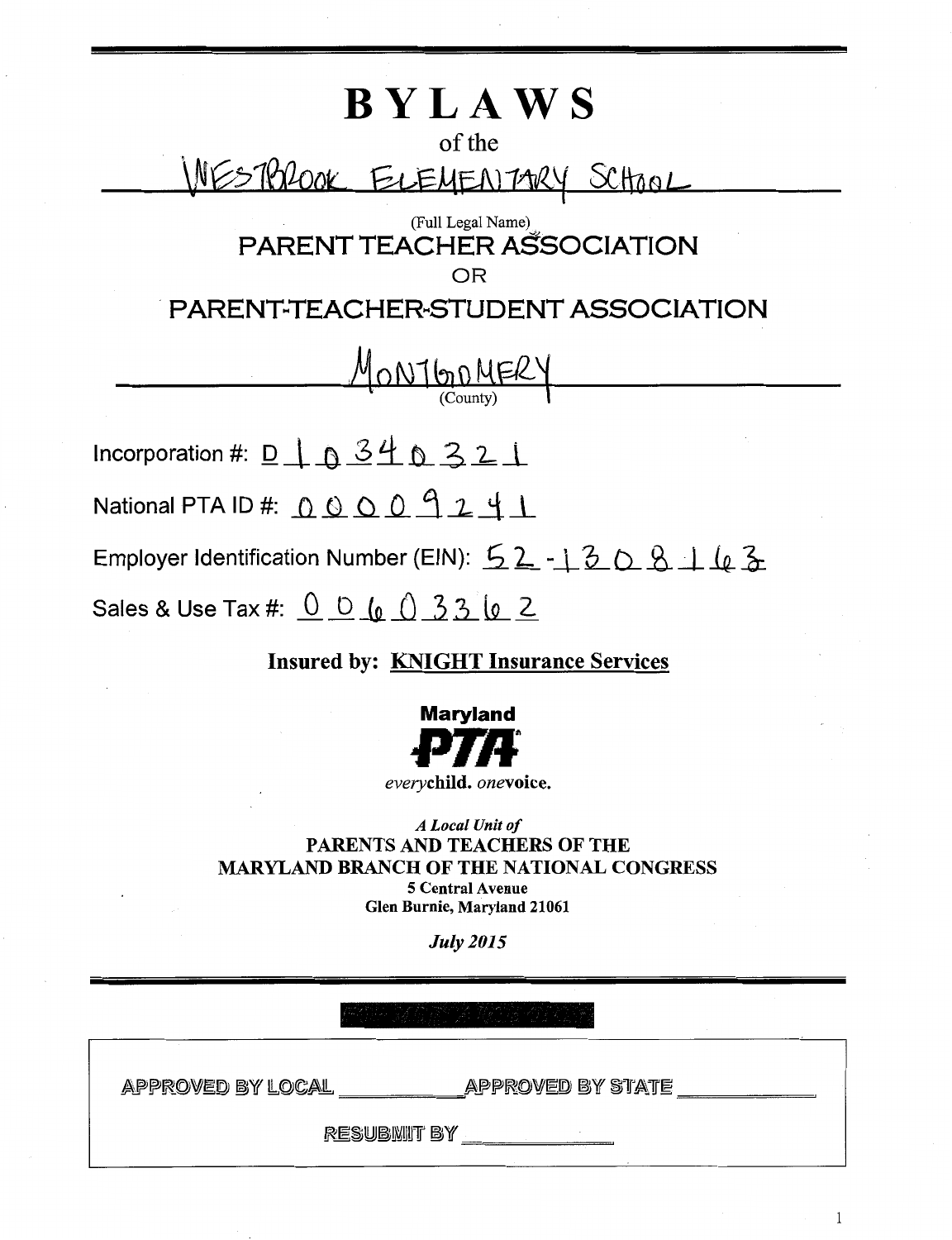#### INSTRUCTIONS FOR COMPLETING THE BYLAWS- Read before proceeding.

- 1. All PTA/PTSA units in Maryland are required to submit its bylaws on the most current template every three years with or without revisions.
- 2. The general membership must vote to approve bylaws even if no revisions are made
- 3. All PTAs/PTSAs must use the MD PTA local bylaws template. Contact MD PTA for current template.
	- a. A working draft may be downloaded from www.mdpta.org under the "members only" section
		- b. Final submission must be on the original template. *This is a write-in form only.* 
			- i. Bylaws may be modified to meet the needs of the local, but because it a "legal document" addition and/or changes are accepted.
			- ii. Additions and/or changes must be written legibly in blue/black ink or typed. Bylaw completed in pencil or any other ink color will not be accepted. RETYPED OR COMPUTER PRINTOUTS OF BYLAWS WILL NOT BE ACCEPTED. The bylaws may be photocopied using a double-sided format. All blanks must be completed. Do not scan, fax the form or convert the pdf to a word document. For additions/changes, use additional page(s) *(which must be typed.)* Fill in on the top of the page:
			- iii. PTA/PTSA legal name.
			- iv. Date of bylaws approval meeting.
			- v. The specific article and section referenced.
- 4. Mandatory articles/sections are identified with the  $\#$  sign. Pounded (#) *articles/sections may not be moved, changed or renumbered.*
- 5. Any changes must be approved by the general membership of that local PTA/PTSA per #Article XVI and within the ruling of the MD PTA bylaws committee.

SUGGESTIONS- (helpful hints for completing the bylaws template)

#### Article I

+ Fill-in Full Legal Name (be sure to include *Inc.* as all PTAs/PTSAs are incorporated.)

#### Article II - Article IV

+ # Articles - Read. There are many important things to know but no changes are to be made.

#### Article VI *Section 2a*

State number of VPs and/or Secretaries. If more than one vice president or secretary. List number and insert distinctive/separate names *(i.e.: 1'*<sup>1</sup>*VP/2"d VP /recording secretary/corresponding secretary/VP of .... .).* 

#### Article VI *Section 2b*

 $\blacklozenge$  Fill in with a specific month for elections.

#### Article VI, Section 3 #a

+ If you choose executive committee or board of directors you must add this to the duties of these bodies either in Article VIII, Section 4 or Article IX, Section 4.

#### Article VI *Section 3c*

+ If officers serve a two year term, circle odd or even year for election.

#### Article VII *Section 2*

+ If more than one VP, list each VP's separate duties and list succession order.

#### Article VII *Section 3*

+ If more than one secretary, list each secretary separate duties.

#### Article VIII *Section 2*

+ If additional positions are added to the board of directors *(i.e. faculty/student member etc.)* state how this position ( s) is selected elected/appointed, in what venue the selection occurs and the term service.

#### Article XI *Section 3*

◆ Must agree with Article VI Section 2b. The annual meeting is held in spring at which elections are held, when needed.

#### Article XII

◆ If your county has a council, the numbers of delegates are determined in the council bylaws. If there is no council, cross the section out. NOTE:

◆ Secretary prints and signs their name and the date is of the general meeting for approval. (Please note that this is a legal and binding document.)

 $\blacklozenge$  On page, 12, list the person who MDPTA bylaws chair can contact should there be any questions.

#### To submit bylaws for approval by MDPTA Bylaws Committee:

Submit by postal mail or the equivalent the completed original signed template, 1 copy and the draft minutes from the general meeting where the bylaws were approved to: MD PTA, 5 Central Ave, Glen Burnie, MD 21061. No email or faxes are accepted.

Upon approval by MD PTA bylaws committee, the bylaws will be returned to the local PTAIPTSA to be retained by the secretary who will have it available at all meetings and to make copies as needed. The photocopy will be placed on file in the Maryland PTA office and the other an electronic copy will be sent to the local council if applicable.

If only submitting amendments to existing bylaws, contact MD PTA Bylaws Chair for more specific instructions. Email the chair at Bylaws@mdpta.org.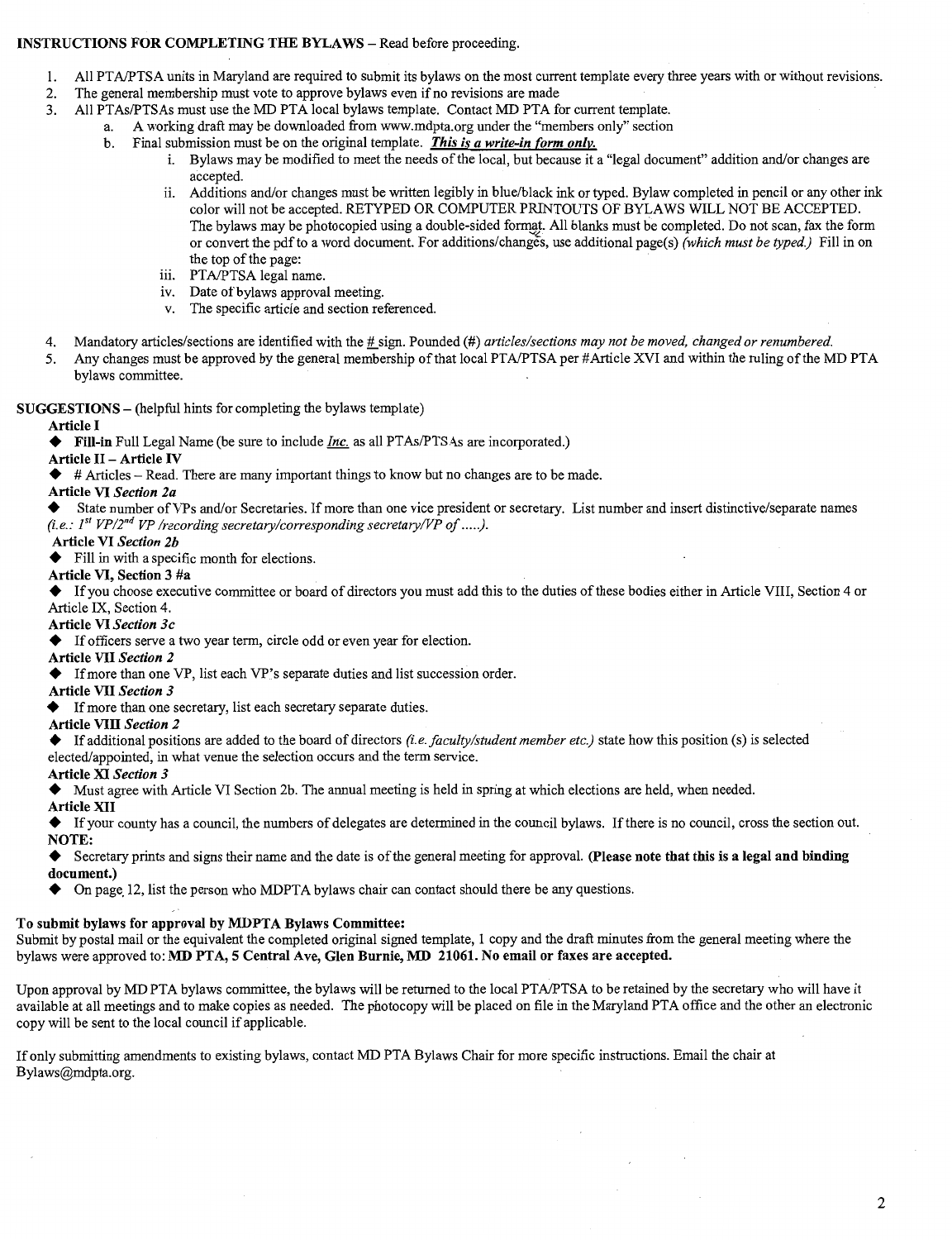### **INDEX**

| <b>ARTICLE</b> |                                                                                                                                | <b>PAGE</b> |
|----------------|--------------------------------------------------------------------------------------------------------------------------------|-------------|
| Article I      |                                                                                                                                |             |
| Article II     |                                                                                                                                |             |
| Article III    | <b>BASIC POLICIES</b>                                                                                                          |             |
|                |                                                                                                                                |             |
| Article IV     | Details what is needed to meet the standards of affiliation<br>Requirements including financial responsibilities               |             |
|                | Dissolution of a PTA/PTSA                                                                                                      |             |
| Article V      | Explanation of dues at local, state and National levels                                                                        |             |
| Article VI     | Details time of election, assumption of duties, and length of term<br>Requirement of nominating committee<br>Filling vacancies |             |
| Article VII    |                                                                                                                                |             |
| Article VIII   | Individuals serving, responsibilities, meeting times                                                                           |             |
| Article IX     | Individuals serving and responsibilities                                                                                       |             |
| Article X      | Responsibilities and length of term                                                                                            |             |
| Article XI     |                                                                                                                                |             |
| Article XII    | Meeting times<br>Quorum                                                                                                        |             |
| Article XIII   | Number of delegates, selection of, length of term                                                                              |             |
| Article XIV    | Requirements for attendance and voting                                                                                         |             |
| Article XV     |                                                                                                                                |             |
| Article XVI    |                                                                                                                                |             |
| Article XVI    | Procedure for reviewing bylaws                                                                                                 |             |
|                |                                                                                                                                |             |

3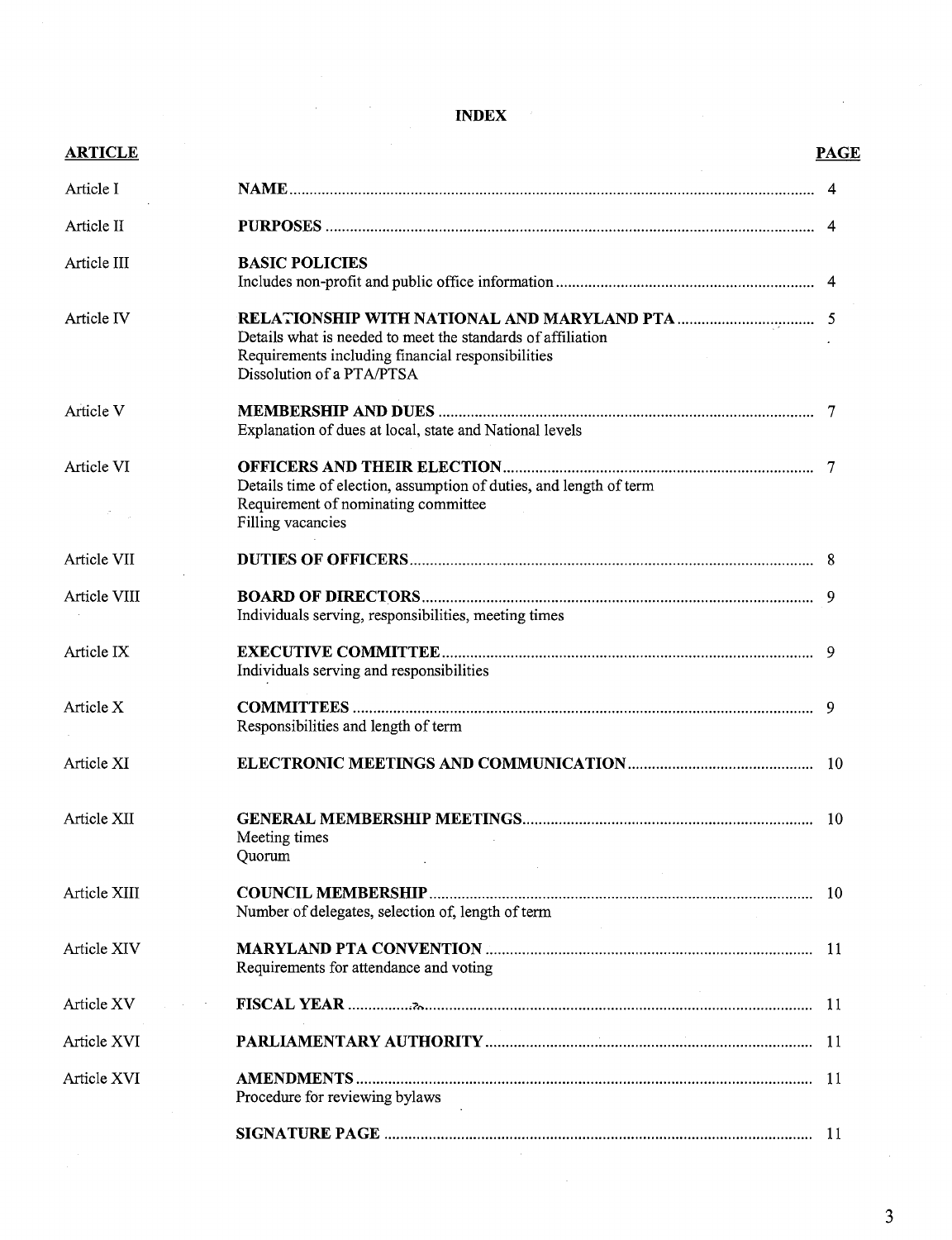|                           |                                                                                            | <b>ARTICLE I Name</b> |                 |  |
|---------------------------|--------------------------------------------------------------------------------------------|-----------------------|-----------------|--|
|                           | The name of this association is Westpreed Elementary School (Parent Peacher Association In |                       |                 |  |
|                           |                                                                                            |                       |                 |  |
| located at $\frac{5}{10}$ | Allan Tessace                                                                              |                       | $du$ $10208$    |  |
|                           | (address)                                                                                  |                       | (city/town/zip) |  |

It is a local PTA/PTSA organized under the authority of the Maryland Congress of Parents and Teachers, Inc. (Maryland PTA), a branch of the National Congress of Parents and Teachers (National PTA). This association shall hereinafter be referred to in these bylaws as  $\bigcup$   $\bigcup$   $\bigcup$   $\bigcup$   $\bigcup$   $\bigcup$   $\bigcup$   $\bigcup$   $\bigcup$   $\bigcup$   $\bigcap$   $\bigcap$   $\bigcap$   $\bigcap$   $\bigcap$   $\bigcap$   $\bigcap$   $\bigcap$   $\bigcap$   $\bigcap$   $\bigcap$   $\bigcap$   $\bigcap$   $\bigcap$   $\bigcap$   $\bigcap$   $\bigcap$   $\bigcap$   $\bigcap$   $\bigcap$   $\bigcap$   $\bigcap$   $\bigcap$   $\bigcap$ 

#### **#ARTICLE II Purposes**

**Section 1.** The purposes of this local PTA/PTSA in common with those of National PTA and Maryland PTA are:

- a. To promote the welfare of children and youth in home, school, community, and place of worship,
- b. To raise the standards of home life,
- c. To secure adequate laws for the care and protection of children and youth,
- d. To bring into closer relation the home and the school, that parents and teachers may cooperate intelligently in the education of children and youth, and
- e. To develop between educators and the general public such united efforts as will secure for all children and youth the highest advantages in physical, mental, social, and spiritual education.

Section 2. The purposes of National PTA, Maryland PTA, and this local PTA/PTSA are promoted through an advocacy and educational program directed toward parents, teachers, and the general public; are developed through conferences, committees, projects, and programs; are governed and qualified by the basic policies set forth in Article III.

**Section** 3. The association is organized exclusively for the charitable, scientific, literary, or educational purposes within the meaning of Section 501(c) (3) of the Internal Revenue Code or corresponding section of any future federal tax code (hereinafter referred to as "Internal Revenue Code").

#### **#ARTICLE III Basic Policies**

The following are basic policies of this local PTA/PTSA in common with those of National PTA and Maryland PTA:

- a. The association shall be noncommercial, nonsectarian, and nonpartisan.
- b. The association shall work with the schools and community to provide quality education for all children and youth and shall seek to participate in the decision-making process establishing school policy, recognizing that the legal responsibility to make decisions has been delegated by the people to the board of education, state education authorities, and local education authorities.
- c. The association shall work to promote the health and welfare of children and youth and shall seek to promote collaboration between parents, schools, and the community at large.
- d. No part of the net earnings of the association shall inure to the benefit of, or be distributable to, its members, directors, trustees, officers, or other private persons except that the association shall be authorized and empowered to pay reasonable compensation for services rendered and to make payments and distributions in furtherance of the purposes set forth in Article II hereof.
- e. Notwithstanding any other provision of these articles, the association shall not carry on any other activities not permitted to be carried on
	- i. by an association exempt from federal income tax under Section 501 (c)(3) of the Internal Revenue Code or
	- ii. by an association, contributions to which are deductible under Section 170 (c)(2) of the Internal Revenue Code.
- f. Upon the dissolution of this association, after, paying or adequately providing for the debts and obligations of the association, the remaining assets shall be distributed to one or more nonprofit funds, foundations, or organizations that have established their tax-exempt status under Section  $501(c)(3)$  of the Internal Revenue Code and whose purposes are in accordance with those of National PTA.
- g. The association or members in their official capacities shall not, directly or indirectly, participate or intervene (in any way, including the publishing or distribution of statements) in any political campaign on behalf of, or in opposition to, any candidate for public office; or devote more than an insubstantial part of its activities to attempting to influence legislation by propaganda or otherwise.

4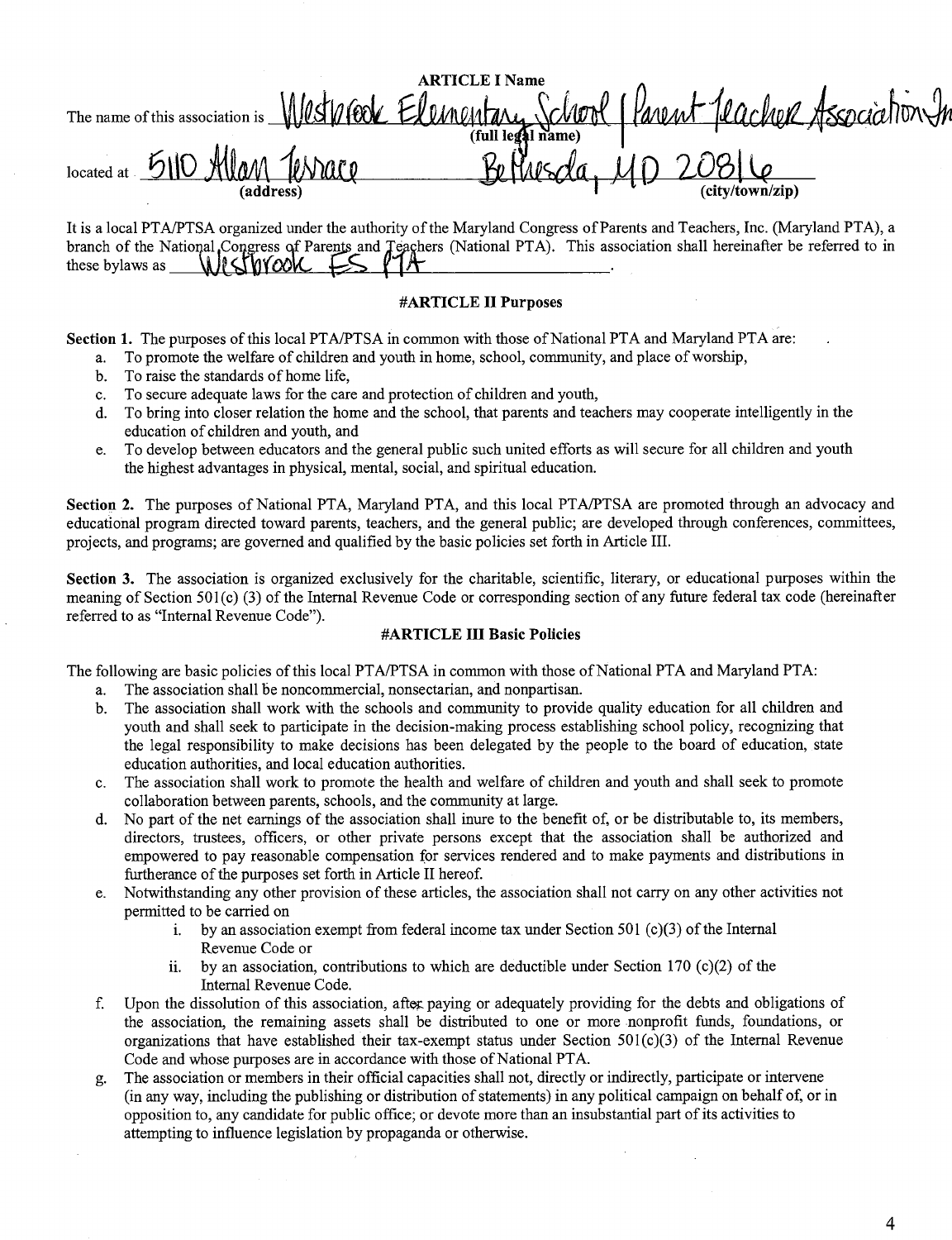#### **#ARTICLE IV Relationship with National PTA and Maryland PTA**

Section 1. This local PTA/PTSA shall be organized and chartered under the authority of Maryland PTA in the area in which this local PTA/PTSA functions, in conformity with such rules and regulations, not in conflict with National PTA bylaws, as Maryland PTA may in its bylaws prescribe. Maryland PTA shall issue to this local PT AIPTSA an appropriate charter evidencing the due organization and good standing of this local PTA/PTSA.

A local PTA/PTSA in order to meet the standards of affiliation shall:

- a. adhere to the purposes and basic policies of the National and Maryland PTA;
- b. remit the national and state dues to the Maryland PTA office by dates designated;
- c. have bylaws approved every three (3) years according to the procedures of Maryland PTA;
- d. have a minimum of twenty-five (25) members;
- e. submit the name and contact information including phone number, address and e-mail address of all elected officers to the Maryland PTA office within two (2) weeks of election;
- f. remit bonding, liability and directors and officers insurance premiums by the date designated;
- g. have an Employer Identification Number (EIN) from the Internal Revenue Service (IRS) on file with Maryland PTA;
- h. maintain its status as a corporation and have as required by MD Non-Profit law at a minimum a president, a secretary and a treasurer;
- i. file the appropriate tax forms by the required date with the IRS and submit a copy to the Maryland PTA office within thirty (30) days of filing; and
- j. submit a copy of its annual financial review to Maryland PTA before October 31 each year; and
- k. file all appropriate state forms with the appropriate state authorities by the required date and submit a copy to the Maryland PTA office within 30 days of filing.

**Section 2.** Have at minimum 2 board members, one of which is the treasurer, trained by a Council, Maryland PTA or National PTA within 180 days of 'aking office. Training must include financial training regarding Maryland and IRS tax forms.

**Section** 3. The articles of organization of this local PT A/PTSA include:

- a. the bylaws of such association; and
- b. the certificate of incorporation or articles of incorporation of such association.

**Section 4.** This local PTA/PTSA shall adopt such bylaws for the government of the association as may be approved by Maryland PTA. Such bylaws shall not be in conflict with National PTA bylaws or the bylaws of Maryland PTA.

**Section 5.** Bylaws of this local PT A/PTSA shall include an article on amendments.

**Section 6.** Bylaws of this local PTA/PTSA shall include a provision establishing a quorum.

**Section** 7. Each officer or board member of this local PTA/PTSA shall be a member of this local PTA/PTSA.

r.~

Section 8. The bylaws of this local PTA/PTSA shall prohibit voting by proxy, mail (including electronic communications), or absentee.

**Section 9.** A PTA/PTSA member shall not serve as a voting member of this local PTA/PTSAs board while serving as a paid employee of, or under contract to, this local PT A/PTSA.

**Section 10.** Only members of this local PTA/PTSA who have paid dues for the current membership year may participate in the business of this local PTA/PTSA.

**Section 11.** This local PT A/PTSA shall collect dues from its members and shall remit a portion of such dues to Maryland PTA as provided in Article V hereof.

**Section 12.** The members of the nominating committee for officers of this local PTA/PTSA shall be elected by the general membership, board of directors, or executive committee (Article VI Section 3a).

**Section 13.** This local PTA/PTSA shall keep such permanent books of account and records as shall be sufficient to establish the items of gross income, receipts, and disbursements of the association, including, specifically, the number of its members,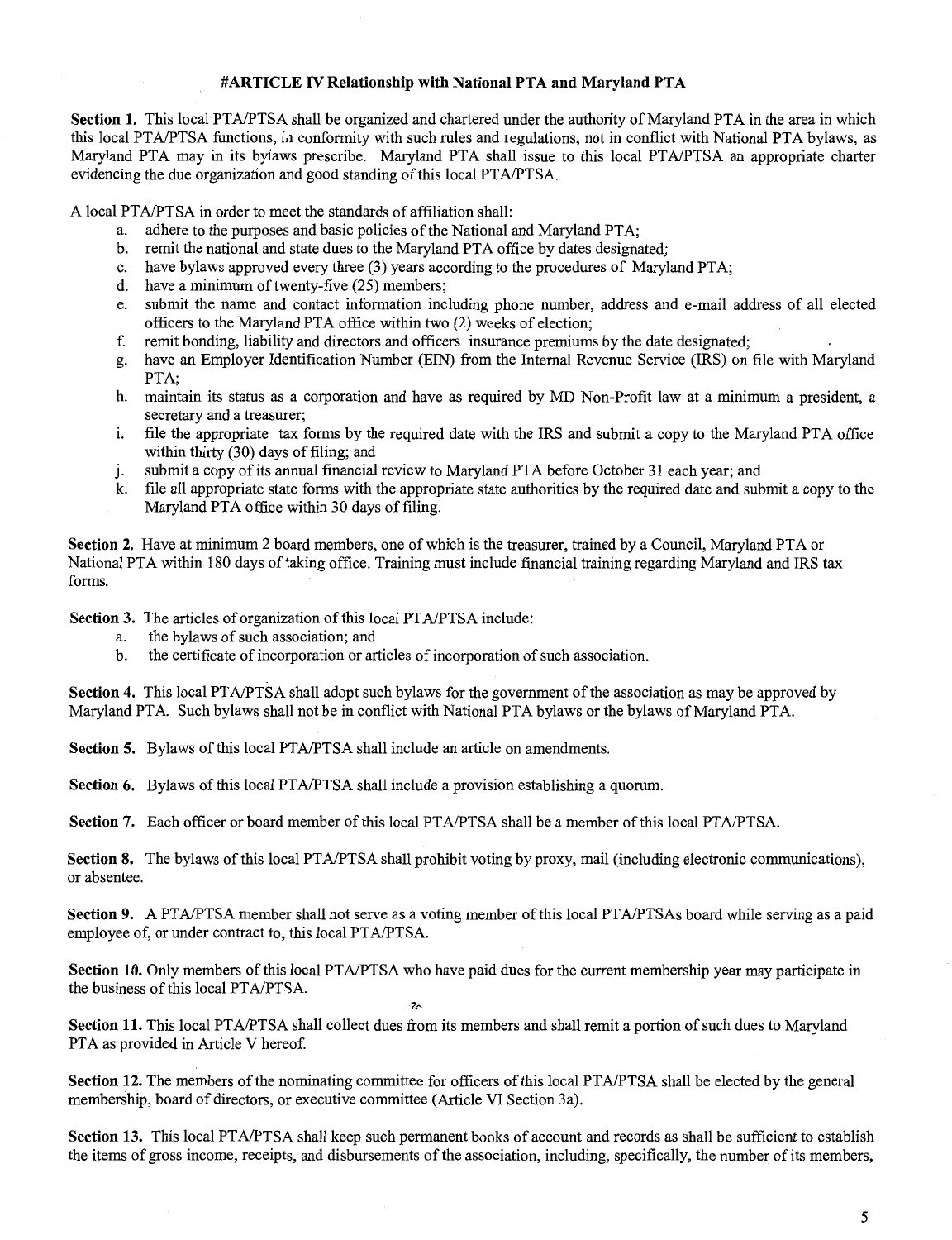the dues collected from its members, and the amounts of dues remitted to Maryland PTA. Such books of account and records shall at all reasonable times be open to inspection by an authorized representative of Maryland PTA. ·

**Section 14.** In the event this local PTA/PTSA votes to dissolve and terminate its affairs, it shall be done as follows:

- a. The board of directors (or other body that, under its bylaws, manages the affairs of the constituent association) shall adopt a resolution recommending that this local PT A/PTSA be dissolved and directing that the question of such dissolution be submitted to a vote at a special meeting of members having voting rights. Written or printed notice stating that the purpose of such meeting is to consider the advisability of dissolving this local PTA/PTSA shall be given to each member entitled to vote at such meeting at least thirty (30) days prior to the date of such meeting.
- b. Written notice of the adoption of such resolution, accompanied by a copy of the notice of the special meeting of members, shall be given to the president of the Maryland PTA at least twenty (20) days before the date fixed for such special meeting of the members. Only those persons who were members in good standing of this local PT AIPTSA on the date of adoption of the resolution and who continue to be members in good standing on the date of the special meeting shall be entitled to vote on the question of dissolution. Approval of dissolution of this local PTA/PTSA shall require the affirmative vote of at least two thirds (2/3) of the members present and entitled to vote at the special meeting, a quorum being present.

**Section 15.** In the event of alleged violations by this local PT A/PTSA of the bylaws of the National PTA, the Maryland PTA, or said local PTA/PTSA, or other practices or activities of this PTA/PTSA that may tend to defeat the purposes and basic policies of the National and Maryland PTA, the process for action that may be taken including but not limited to involuntary dissolution shall be as follows:

- a. There shall be a committee on state, council, and local relationships of five (5) members, no two (2) from the same county/council, appointed by the incoming state president within thirty (30) days of assuming office. The committee shall consist of at least three (3) members of the board of directors, and the term of committee members shall be two (2) years.
- b. The committee on state, council, and local relationships, upon receiving the written request of any member of this local PT A/PTSA, any council member, or member of the Maryland PTA Board of Directors, shall review the alleged bylaws violations or other practices or activities of this local PT A/PTSA, and shall provide a written report to the Maryland PTA Executive Committee of the results of the committee's findings and its recommendations, if any, for action. A copy of the report shall be sent to this local PT A/PTSA and the person who submitted the original request.
- c. After giving due consideration to the report of the committee, and action is deemed necessary, the Executive Committee shall provide an opportunity for the said PT A/PTSA to be heard and to respond in writing within thirty (30) days from the date of the report.
- d. If, upon such consideration and hearing, the Executive Committee finds a violation by this local PTA/PTSA, it may, by a two-thirds  $(2/3)$  vote of all its members then in office, require this local PTA/PTSA to take appropriate action within a period of time stipulated by the Executive Committee. When such a requirement has been made by the Executive Committee and if the recommended action is not taken by the local PTA/PTSA within the allotted time, the Executive Committee may, by a two-thirds vote of its members then in office, grant this local PT A/PTSA an extension of time in which to achieve satisfactory compliance with the action required by the Executive Committee.
- e. Failing compliance by this local PTA/PTSA, the Executive Committee may, subject to concurrence in such action by the Maryland PTA Board of Directors, withdraw the charter of this local PT A/PTSA.

**Section 16.** This local PTA/PTSA is obligated, upon withdrawal of its charter by Maryland PTA:

- a. To yield up and surrender all of its books and records and all of its assets and property to Maryland PTA or to such agency as may be designated by Maryland PTA or to another like local PTA/PTSA organized under the authority of Maryland PTA;
- b. To cease and desist from the further use of any name that implies or connotes association with National PTA or Maryland PTA or status as a constituent association of National PTA; and
- c. To carry out promptly, under the supervision and direction of Maryland PTA, all proceedings necessary or desirable for the purpose of dissolving this local PT A/PTSA.

**Section 17.** This local PT A/PTSA shall include in its bylaws provisions corresponding to the provisions of state bylaws identified by the number/pound symbol (#).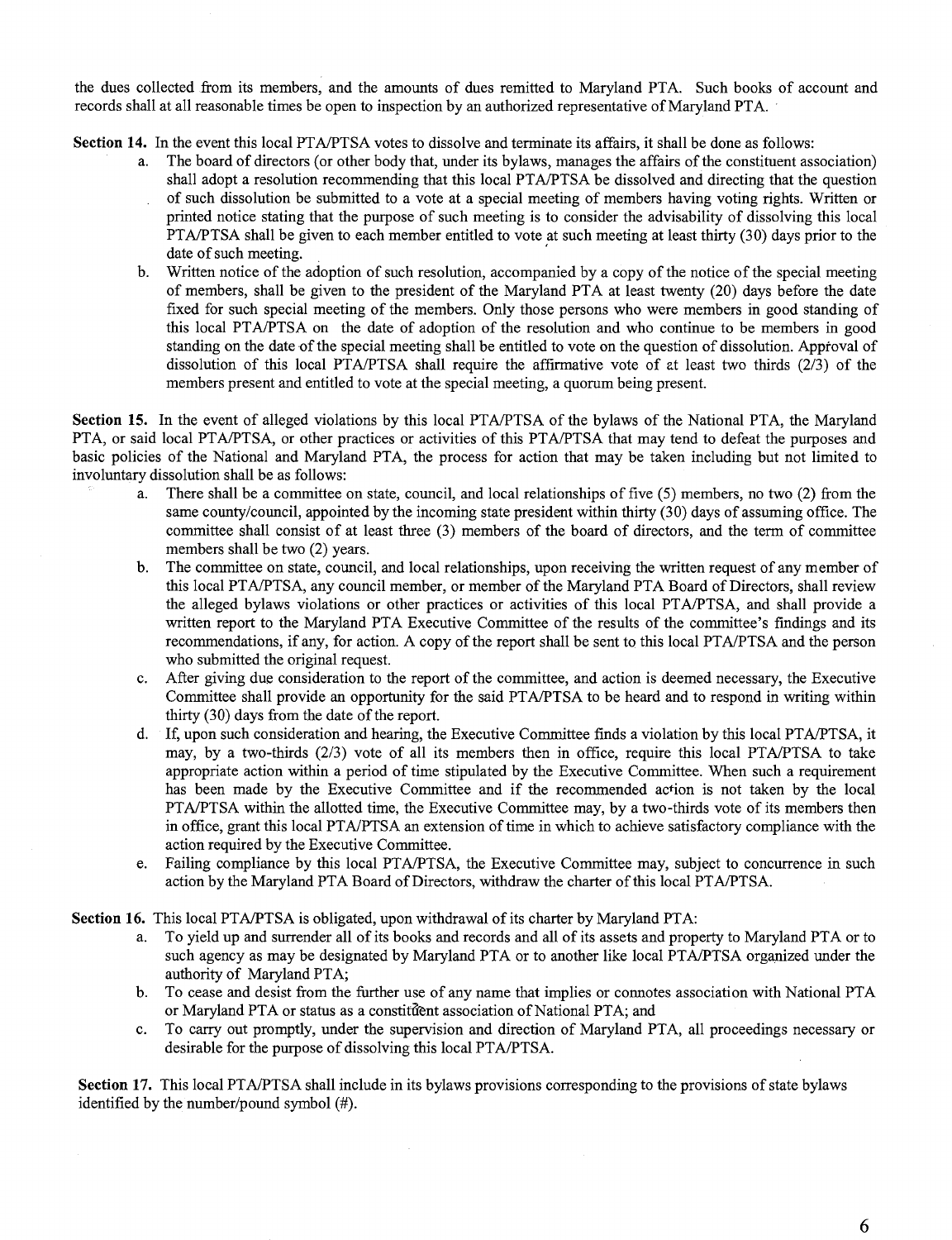#### **ARTICLE V Membership and Dues**

**#Section 1.** Every individual who is a member of this local PTA/PTSA is, by virtue of that fact, a member of National PTA and of Maryland PTA by which this local PTA/PTSA is chartered, and is entitled to all the benefits of such membership.

**#Section 2.** Membership in this local PT AIPTSA shall be open, without discrimination, to anyone who believes in and supports the mission and purposes of National PTA.

**#Section** 3. Each local PT A/PTSA shall conduct an annual membership campaign but shall continue to admit individuals to membership at any time.

**#Section 4.** Each member of a local PT AIPTSA shall pay such annual dues (including local, state, and national) as may be prescribed by the association. The amount of the state portion of each member's dues shall be two dollars (\$2.00) per annum. The national portion of each member's dues shall be as recommended by the board of directors and approved by a two-thirds (2/3) majority of the voting body at National PTA Annual Convention. This local PTAIPTSA shall remit the state and national portion of the dues to reach the Maryland PTA office by the dates designated by Maryland PTA.

Section 5. Each member of this local PTA/PTSA shall pay annual dues of an amount to be determined annually by the board of directors. The amount of such annual dues shall include the portion payable to Maryland PTA and the portion payable to National PTA.

**#Section 6.** A person may hold membership in one or more local PTAIPTSAs upon payment of all-inclusive membership fees as required in each local PTA/PTSA's bylaws.

# **ARTICLE VI Officers and Their Election**  $\begin{matrix} 1 & 0 \end{matrix}$

#Section 1. Each officer shall be a member of this local PTA/PTSA. werident that is to pulled the line of the Exection 1. Each officers and their election: *2.* Officers and their election: *2. Quality and presention* (15 Wild *Walidian I are )* 

**a.** The officers of this local PTA/PTSA shall be a president <u>2</u> vice president(s), (secretary (ies), and a a mediant and the secretary of the position descriptions in Article VII: Officer and a *Duties, listed in designa*  $\mathbb{C}$   $\mathbb{C}$   $\mathbb{C}$   $\mathbb{C}$   $\mathbb{C}$   $\mathbb{C}$  treasurer. *(If more than 1 vice president and/or secretary, list the position descriptions in Article VII: Officers Duties, listed in designated order.* 

- - b. Officers shall be elected at the annual general membership meeting in the month of  $\mathcal{M}(\mathcal{U})$ .
	- c. Officers shall be elected by ballot; however, if there is but one nominee for any office, election for that office may be by voice vote. A majority vote shall be required for election.
	- d. Officers shall assume their official duties the first day of the fiscal year and shall serve for a term of year(s) or until their successors assume their official duties. If two (2) years circle odd or even.
	- e. An officer shall not be eligible to serve more than two (2) consecutive terms in the same office. An officer who has served in an office for more than one half a full term shall be deemed to have served a full term in such office.

#### **Section 3.** Nominating Committee:

- #a. There shall be a nominating committee composed of  $\sum$  members (specify an uneven number, no less than three) who shall be elected by the  $\lim_{\text{Specify general membership, exchahve contribute or board of directions}}$ . The committee shall elect its own chair.
- b. · The nominating committee shall be elected at least two (2) months prior to the election of officers.
- c. The nominating committee shall nominate an eligible person for each office to be filled and report its nominees to the general membership at least ten (10) days prior to the general membership meeting in  $\mathcal{M}$   $\mathcal{U}_{\mathcal{U}}$ , at which time additional nominations may be made from the floor.  $(m \cdot \text{t} + m \cdot \text{t})$
- d. Only those individuals who are current members of this local PTA/PTSA and who have signified their consent to serve if elected shall be nominated for, or elected to, such office.

#### **Section 4. Vacancies:**

Upon acceptance of a letter of resignation from any officer, notice shall be given to the general membership of the vacancy within fifteen days. The vacancy, except for president, shall be filled for the unexpired term by a person elected by a majority vote of the board of directors. A vacancy occurring in the office of president shall be filled for the remainder of the unexpired term by the  $T^*$  vice president. In the event the  $F^*$  vice-president chooses not to assume the office of president, the general membership shall be notified and a special election shall be held by the general membership (Article XI Section 2).

Spresident elect breadent-elect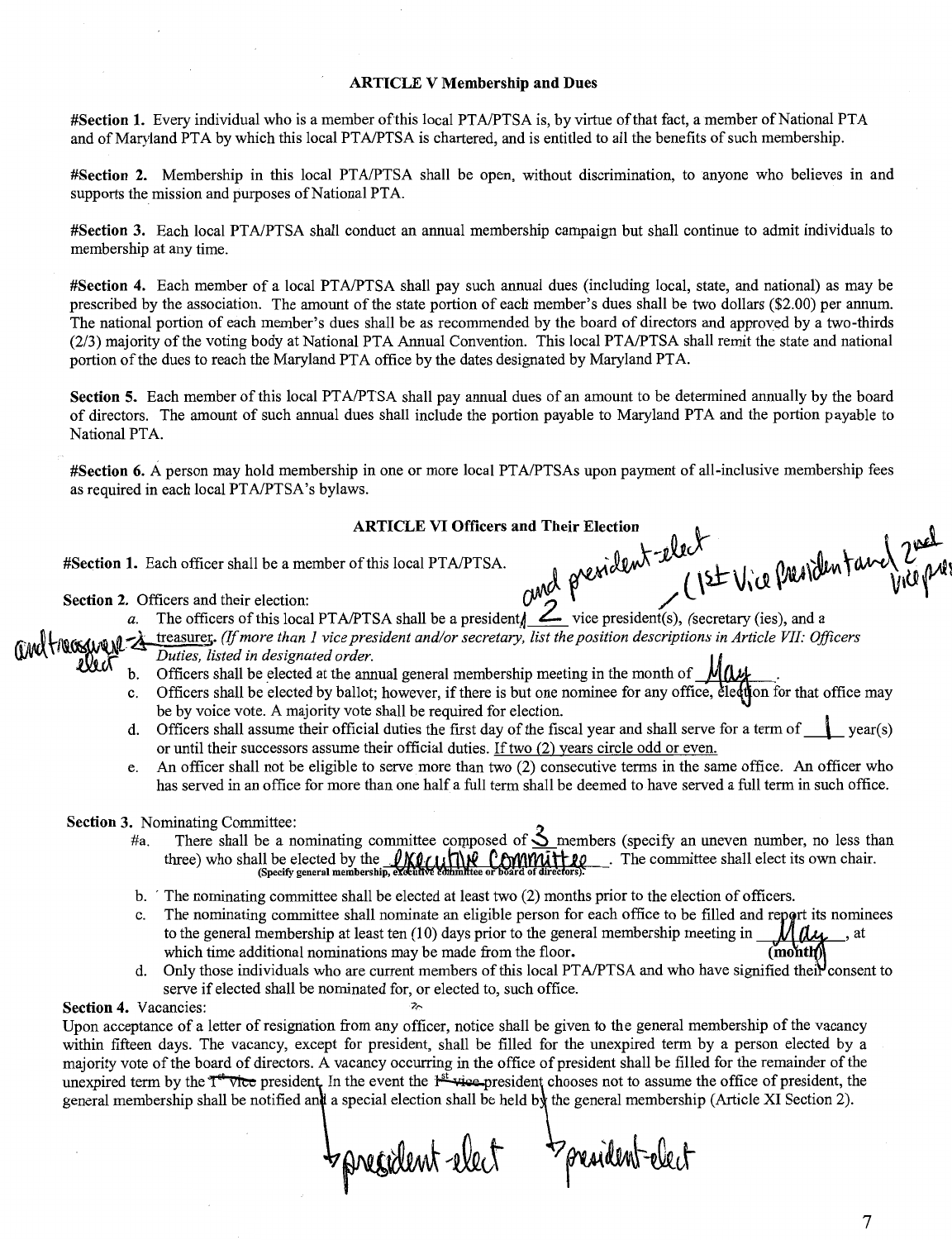Section 1a. The president-elect shall share the duties of the

#### **ARTICLE VII Duties of Officers**

**Section 1.** The president shall:

- a. preside at all meetings of this local PTA/PTSA, the board of directors, and the executive committee;
- b. coordinate the work of the officers and committees of this local PT A/PTSA in order that the purposes may be promoted;
- c. be a member *ex officio* of all committees except the nominating committee;
- d. perform such other duties as may be prescribed in these bylaws or assigned by this local PT A/PTSA or by the board of directors;
- e. review bank statements monthly and initial; and
- $\mathbf{f}$ . represent this PTA/PTSA at all council meetings or send an alternate.  $\mathbf{a}$
- (a) W. Also possible for sign -- q all contracts between the P14 + other parties.

- a. act as aide(s) to the president und perident elect.
- b. perform in their designated order the duties of the president in the absence or inability of that officer to serve; and
- c. perform such other duties as may be prescribed in these bylaws or assigned by this local PTA/PTSA or by the board of directors.

**Section** 3. The secretary shall:

- a. record the minutes of all meetings of this local PT A/PTSA, the board of directors, and executive committee;
- b. be prepared to read the minutes of the previous meeting;
- c. file all records;
- d. have a current copy of the bylaws;
- e. maintain a current membership list; and
- £ perform such other duties as may be prescribed in these bylaws or assigned by this local PT A/PTSA or by the board of directors.

#### **Section 4.** The treasurer shall:

- a. have custody of all funds of this local PTA/PTSA;
- b. keep a full and accurate account of receipts and expenditures including reconciliation of the bank statement each month;
- c. make disbursements as authorized by the president or board of directors of this local PTA/PTSA in accordance with the budget adopted by this local PTA/PTSA;
- d. present a written financial statement at every meeting of the executive committee, the board of directors, the general membership and at other times when requested by the board of directors;
- e. make a full report before the newly elected officers officially assume their duties;
- f. be responsible for the maintenance of such books of account and records as to conform to the requirements of Article IV, Section 13 of these bylaws;
- g. be responsible for preparing and filing all necessary tax forms and submitting a copy to the Maryland PTA office within thirty (30) days of filing;
- h. have the accounts examined at the close of the fiscal year and upon change of treasurer by an auditor or an auditing committee of not less than three (3) persons who, satisfied that the treasurer's annual report is correct, shall sign a statement of that fact at the end of the report. An auditor or an auditing committee shall be selected by the board of directors at least thirty (30) days before the new officers assume their duties;
- 1. and perform such other duties as may be prescribed in these bylaws or assigned by this local PT A/PTSA or by the board of directors.

**#Section 5.** This local PT A/PTSA shall have checks and vouchers signed by two (2) persons (the treasurer and one other officer).

-;:~

**#Section 6.** This local PTA/PTSA shall submit a copy of its annual financial review to Maryland PTA within one hundred twenty (120) days following the close of the local's fiscal year.

**Section** 7. Upon the expiration of the term of office or in case of resignation, each officer shall tum over to the president, within fourteen (14) days, all records, books, and other materials pertaining to the office, and shall return to the treasurer, immediately, all funds pertaining to the office.

D Section 4a. The Treasuren elect will shad ow the treasuren and assumented 8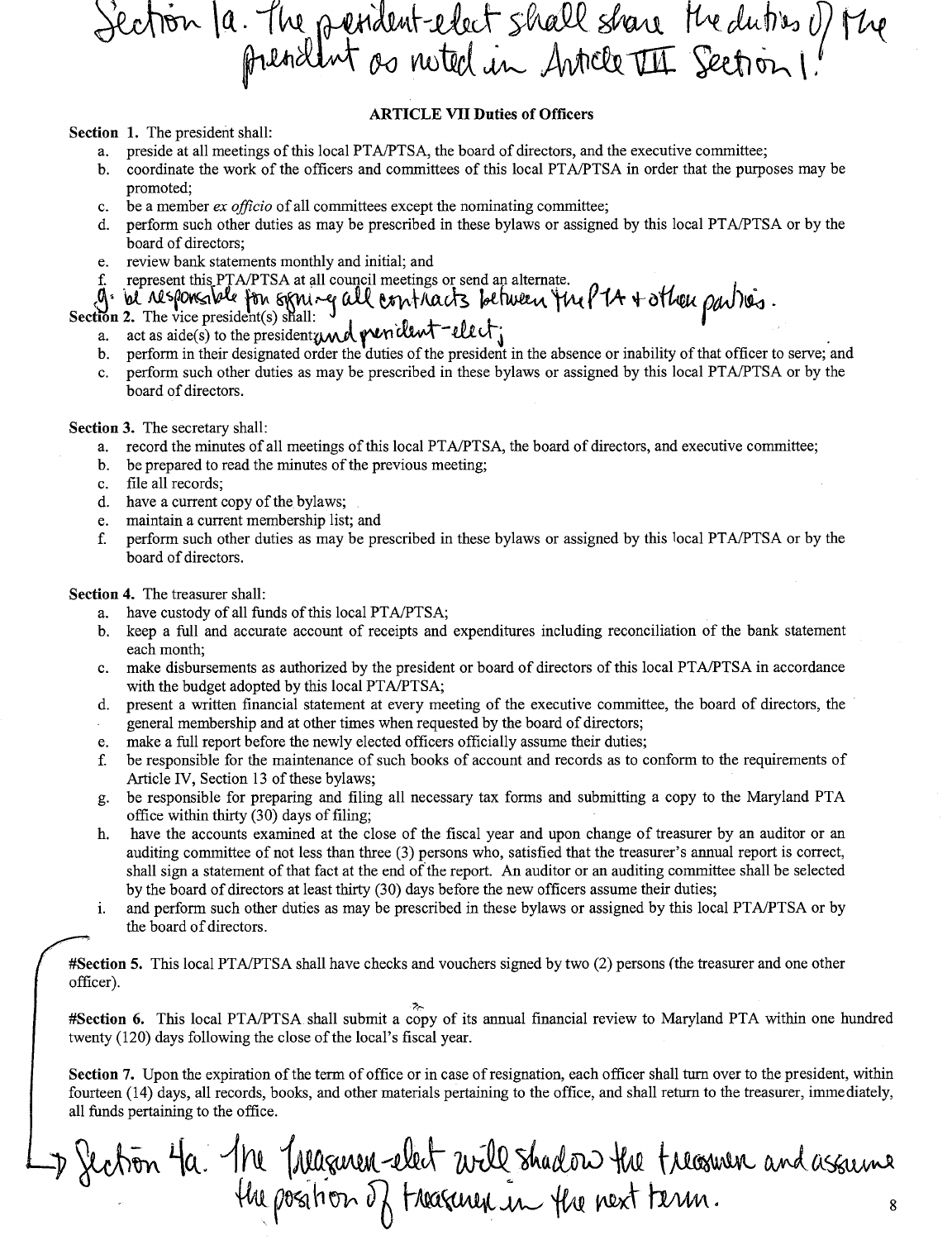#### **ARTICLE VIII Board of Directors**

**#Section 1.** Each board member shall be a member ofthis local PTA/PTSA.

Section 2. The board of directors shall consist of the officers of this local PTA/PTSA, the chairs of standing committees, the delegates to the PTA Council, and the principal of the school or a representative appointed by him/her. The president may appoint a parliamentarian (non-voting), subject to the approval of the Executive Committee of this local PTA/PTSA.

**#Section 3.** A PTA/PTSA member shall not serve as a voting member of this local PTA/PTSA's board of directors while serving as a paid employee of, or under contract to, this local PTA/PTSA.

**Section 4.** The duties of the board of directors of this PTA/PTSA shall be:

- a. to transact necessary business in the intervals between general membership meetings and such other business as may be referred to it by this local PT A/PTSA;
- b. to create standing and special committees;
- c. to approve the plans of work of the standing committees;
- d. to present a report at the general membership meetings of this local PTA/PTSA;
- e. to select an auditor or an auditing committee to audit the treasurer's accounts;
- f. to approve and submit an annual budget to this local PTA/PTSA's general membership for adoption;
- g. to approve routine bills within the limits of the adopted budget; and
- h. to fill vacancies.

**Section 5.** Regular meetings of the board of directors shall be held during the year, the time to be fixed by the board of directors at its first meeting of the fiscal year. A majority of the board of directors members shall constitute a quorum. Special meetings of the board of directors may be called by the president or by a majority of the members of of the board of directors may be called by the president or by a majority of the members of the board,  $\frac{1}{\sqrt{2}}$  days' notice having been given. (number)

**Section 6.** The board of directors, by a two-thirds (2/3) vote of the members present and voting, may remove from his/her position any board member who fails to perform designated duties as outlined in these bylaws, the current policies, procedures and/or job descriptions, fails to attend two consecutive meetings and/or board of directors meetings without being excused, violates the basic policies, misrepresents the positions of the association or acts in any other way which is detrimental to the philosophy and purposes of the association. When removal action is contemplated, the board member shall be advised by certified mail at least seven (7) days prior to the meeting determination of his/her right to appear before the board of directors at that meeting. Such removal constitutes a vacancy in that office.

#### **ARTICLE IX Executive Committee**

**#Section 1.** The elected officers shall be members of the executive committee.

**Section 2.** Meetings of the executive committee shall be held as needed. Meetings shall be called by the president or by a majority of the committee members with  $\qquad \qquad$  days' notice.

#### **(number)**

**#Section 3.** At all meetings of the executive committee, a majority of the members of the committee shall constitute a quorum for the transaction of business.

**Section 4.** Duties of the executive committee shall be:

a. to transact business referred to it by the board of directors;

b. elect standing and special committee chairs;

c. to act in emergencies between meetings of the board of directors; and

d. submit a report at each board of directors meeting.

**Section 5** The executive committee shall take no action in conflict with any action taken by the board of directors.

#### **ARTICLE X Committees**

**#Section 1.** Only members of this local PT A/PTSA shall be eligible to serve in any elected or appointed position.

**Section 2.** The board of directors may create such standing or special committees as it may deem necessary to promote the purposes and carry on the work of this local PT A/PTSA.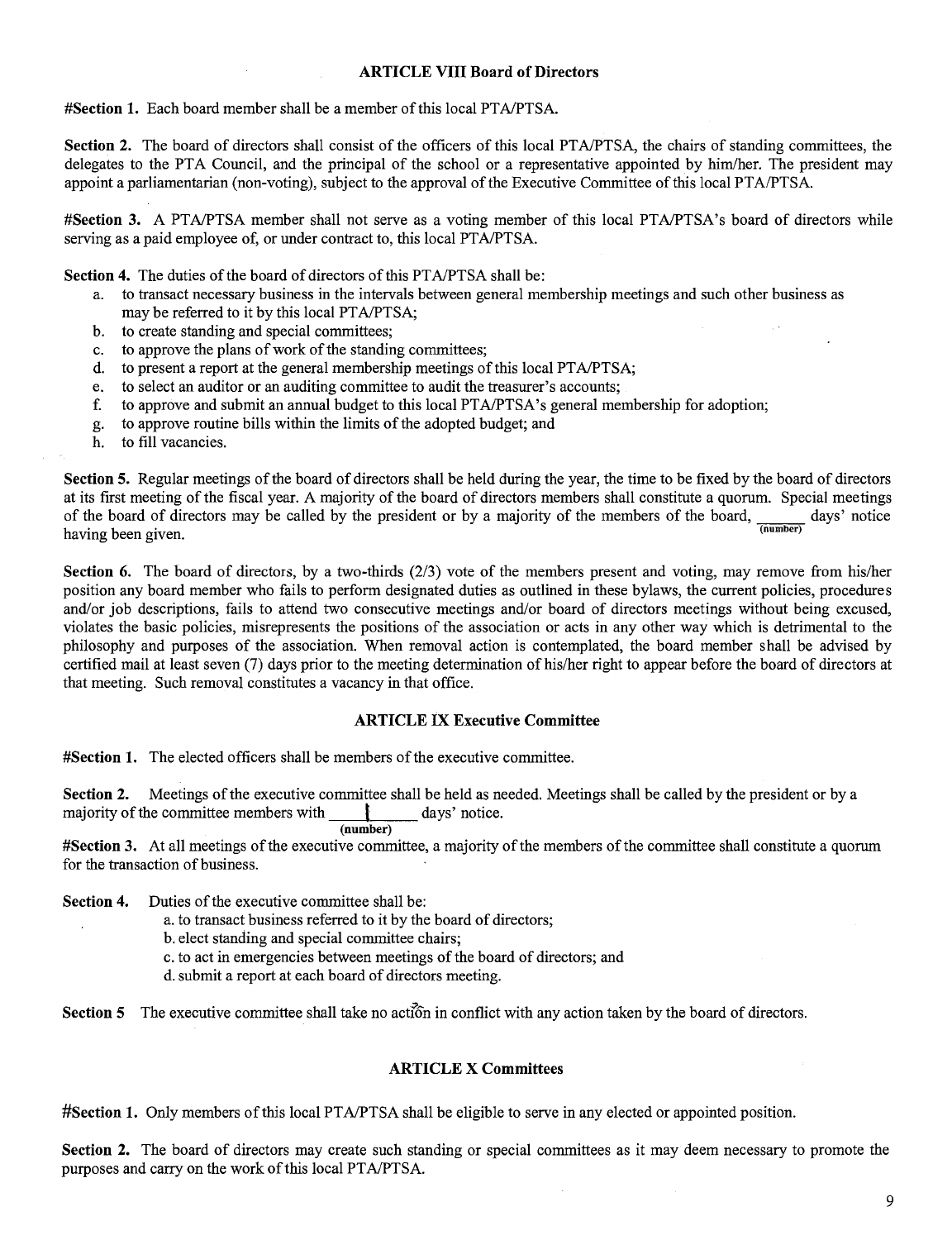Section 3. The chair of each standing or special committee shall be elected by the executive committee of this local PT A/PTSA. The term of each chair shall be  $\downarrow$  year(s) or until the election of a successor. If two (2) years circle (odd or even).

Section 4. The chair of each standing committee shall present a plan of work to the board of directors for approval. No committee work shall be undertaken without the consent of the board of directors.

Section 5. The power to form special committees and appoint their members rests with the board of directors.

Section 6. The president shall be a member *ex officio* of all committees except the nominating committee.

Section 7. Vacancies of standing or special committee chairs shall be filled by the executive committee.

#### ARTICLE XI Electronic Meetings and Communication

Section 1. Maryland Board of Directors, to include all committees and subcommittees and all subsidiary locals and councils board of directors, committees and subcommittees, may meet by telephone conference or through other electronic communications media, as long as all the members can simultaneously clearly communicate, and/or electronically stream each other and participate during the meeting.

Section 2. Unless members indicate otherwise to the cognizant board of directors, all communication required by these bylaws, including meeting notices, maybe sent electronically unless otherwise specified in these bylaws.

ARTICLE XII General Membership Meetings<br>Section 1. At least  $\frac{3}{(number)}$  general membership meetings of this local PTA/PTSA shall be held during the school year. Dates

of meetings shall be determined by the board of directors and announced at the first general membership meeting of the fiscal of meetings shall be determined by the board of directors and<br>year.  $\frac{1}{(number)}$  days' notice shall be given of a change of date.

Section 2. Special general membership meetings of this local PTA/PTSA may be called by the president or by a majority of the board of directors,  $\frac{2}{(m\overline{m}b\overline{v})}$  days notice having been given.

Section 3. The annual general membership meeting of this local PTA/PTSA shall be held in  $\mathcal{M}_{\text{loop}}$ ; elections to be conducted if applicable.

#Section 4.  $\underbrace{\int \int \int \int \int \int \int \int \int}$  members shall constitute a quorum for the transaction of business in cny general membership meeting

of this local PT A/PTSA.

#Section 5. Only members of this local PT A/PTSA who have paid dues for the current membership year may participate in the business of this local PTA/PTSA.

#### ARTICLE XIII Council Membership

Section 1.<br>a. This local PTA/PTSA shall be represented in meetings of the *Montgomery* (sunty Council of Parent Teacher Associations by the president or alternate, the

delegates or their alternates. All representatives to the council must be members of this local PTA/PTSA.

b. Delegates shall be elected in  $\mathcal{M}\mathcal{M}$  by the board of directors or general membership. (Circle One) (If the month that is inserted is prior to the **G**scal year, then the delegates must be elected by the general membership at the time that

the officers are elected.)

County Council of PTAs shall serve for a term of 1 Delegates to the Monfarming c.

(number)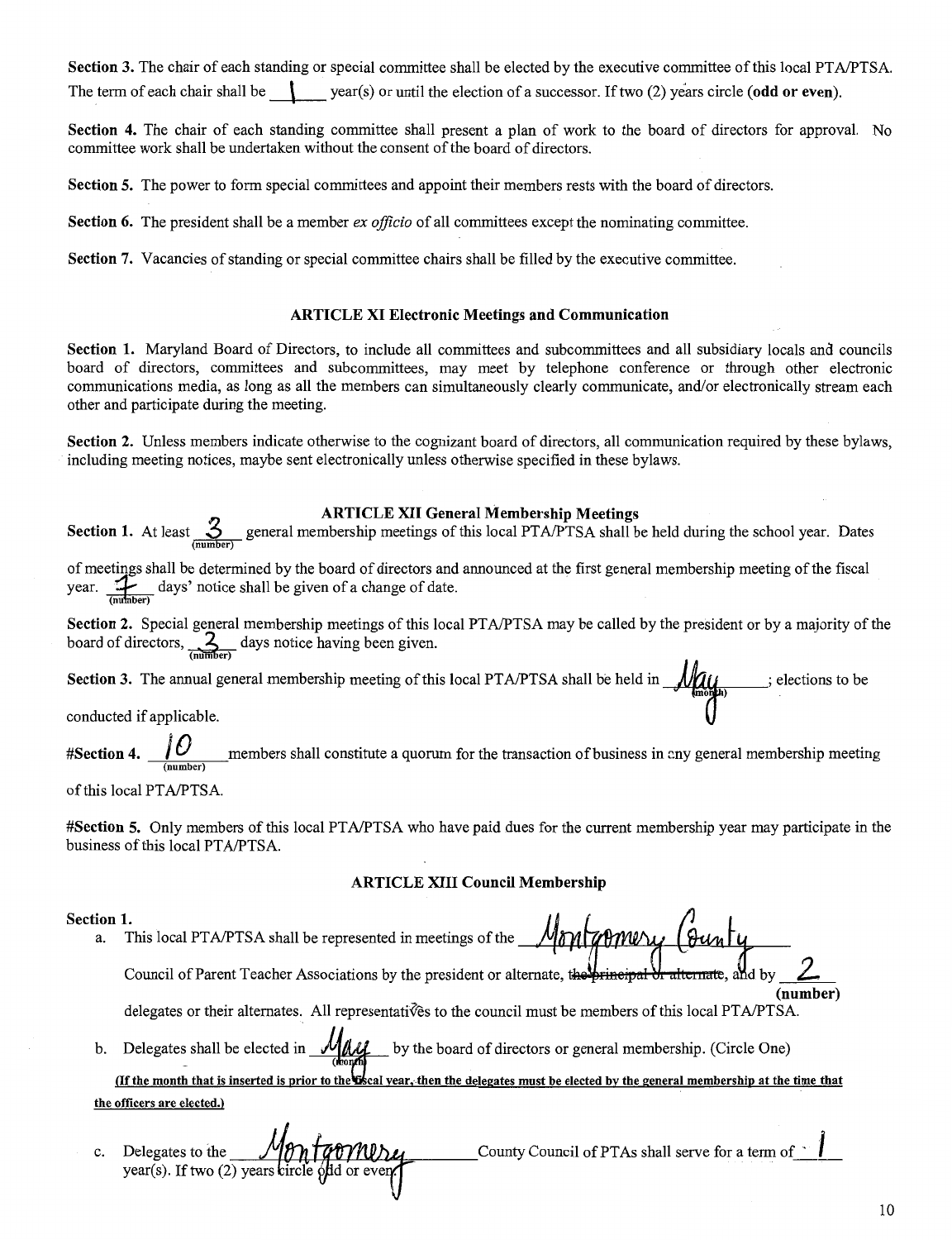Section 2. To participate in the business of the council this local PTA/PTSA shall pay annual dues to the  $\mathcal{M}$  County Council of PTAs as provided in the council bylaws.

#### **ARTICLE XIV Maryland PTA Convention**

Section 1. This local PTA/PTSA shall be entitled, upon payment of registration, to be represented at the annual meeting of the Maryland PTA by the president or alternate, two (2) other officers or their alternates, and one (1) delegate for every fifty (50) members or major fraction thereof.

- a. This local PTA/PTSA shall meet the standards of affiliation annually as of March 31 (or be a new local PTA/PTSA chartered prior to convention as shown on the books of the state treasurer).
- b. All representatives to the Maryland PTA convention shall be members of this local PTA/PTSA.
- c. Delegates and their alternates shall be chosen according to the guidelines established by this local PT AIPTSA.

#### #ARTICLE XV Fiscal Year

The fiscal year ofthis local PTA/PTSA shall begin on July 1st and end on the following June 30th.

#### #ARTICLE XVI Parliamentary Authority

The rules contained in the current edition of Robert's Rules of Order Newly Revised shall govern the Westprook Elementary Panna Association, the  $\mathcal{P}$ re c'AQM **AADAA** 

in all cases in which they are applicable and in which they are not in conflict with these bylaws, National PTA bylaws, Maryland PTA bylaws, or the articles of incorporation.

#### #ARTICLE XVIT Amendments

#### Section 1.

- a. These bylaws may be amended at any general membership meeting of this local PTA/PTSA by a two-thirds (2/3) vote of those members present and voting, a quorum being present, provided notice of the proposed amendment, which has been approved by the board of directors, has been given to the general membership at least thirty (30) days prior to the meeting at which the amendment is to be voted upon. When amended, articles are in effect, but shall be subject to the approval of Maryland PTA.
- b. A decision to totally revise the bylaws as a substitute for the existing bylaws, requires a majority vote of those members present and voting at a general meeting of this local PTA/PTSA, or a two-thirds (2/3) vote of the board of directors. A committee to carry out this task shall be appointed by the board of directors. The requirement for adoption of a revised set of bylaws shall be the same as in the case of the amendment, including 30 days prior notification to the general membership.
- c. Submission of amendments or revised bylaws for approval by Maryland PTA shall be in accordance with the bylaws of Maryland PTA.

Section 2. The adoption of an amendment to any provision of the bylaws of Maryland PTA identified by a number/pound symbol (#) shall serve automatically and without the requirement of further action by this local to amend their corresponding bylaws.

| These bylaws are submitted by | PTA/PTSA in Maryland and were approved at a GENERAL<br><b>An</b> existing<br>a new<br>(circle one) |
|-------------------------------|----------------------------------------------------------------------------------------------------|
| <b>MEMBERSHIP MEETING of</b>  | Parent-Jeachen tessociation, In<br>Charles Contrat de la                                           |
| on<br>(date)                  |                                                                                                    |
| Secretary (printed name)      | Secretary (signature)                                                                              |